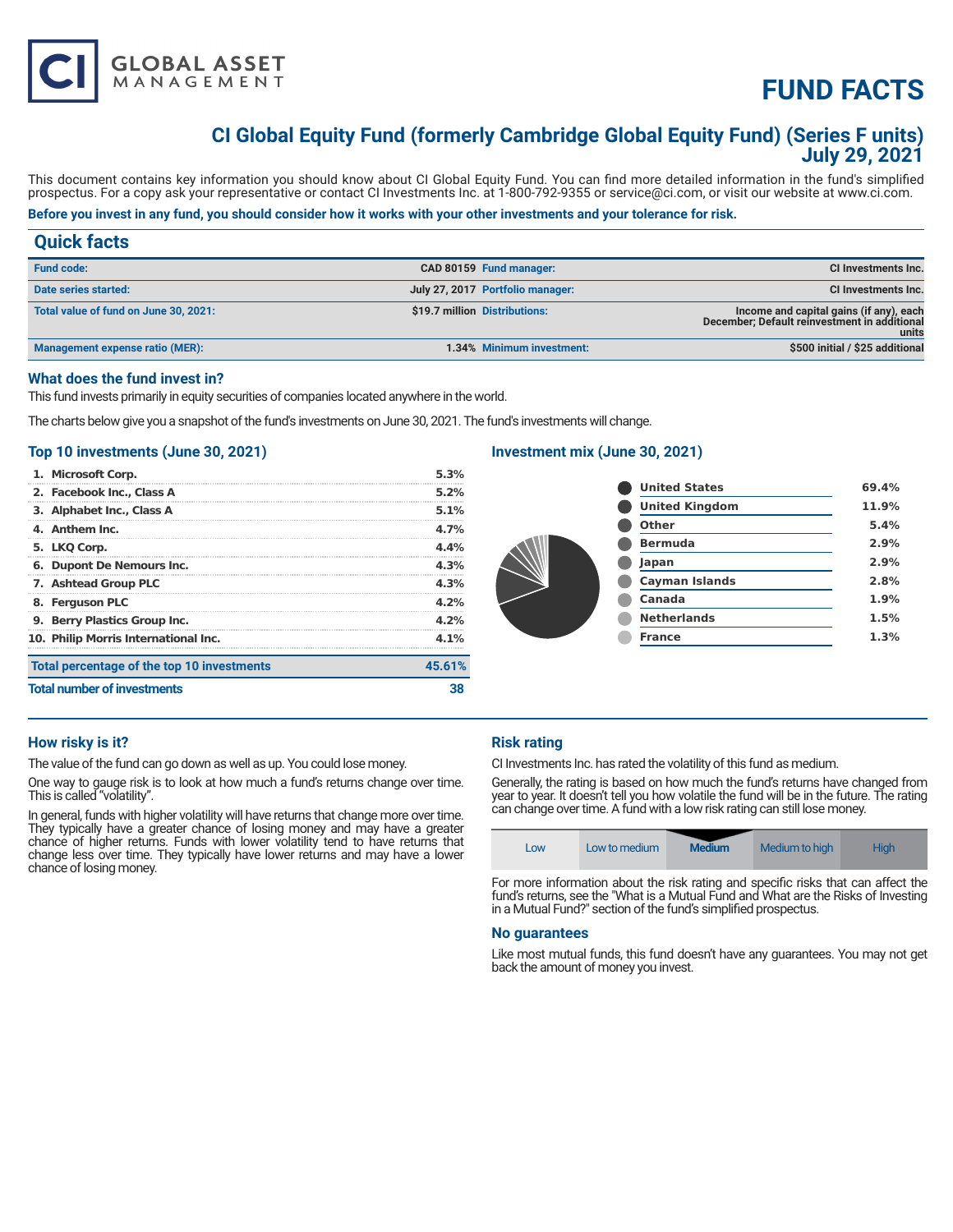# **CI Global Equity Fund (formerly Cambridge Global Equity Fund) (Series F units)**

# **How has the fund performed?**

This section tells you how Series F securities of the fund have performed over the past 3 calendar years. Returns are after expenses have been deducted. These expenses reduce the fund's returns.

#### **Year-by-year returns**

This chart shows how Series F securities of the fund performed in each of the past 3 calendar years. This fund series dropped in value in 1 of the last 3 calendar years. The range of returns and change from year to year can help you assess how risky the fund has been in the past. It does not tell you how the fund will perform in the future.



#### **Best and worst 3-month returns**

This table shows the best and worst returns for Series F securities of the fund in a 3- month period over the past 3 calendar years. The best and worst 3-month returns could be higher or lower in the future. Consider how much of a loss you could afford to take in a short period of time.

|                    | <b>Return</b> | 3 months ending | If you invested \$1,000 at the beginning of the period |
|--------------------|---------------|-----------------|--------------------------------------------------------|
| <b>Best return</b> | 12.2%         | June 30. 2020   | Your investment would be \$1,122.                      |
| Worst return       | $-13.7%$      | March 31, 2020  | Your investment would be \$863.                        |

#### **Average return**

As at June 30, 2021, a person who invested \$1,000 in this series of units of the fund 3 years ago now has \$1,486. This works out to an annual compound return of 10.6%.

# **Who is this fund for?**

#### **This fund may be suitable for you if you:**

- want a core foreign equity fund for your portfolio
- $\cdot$  are investing for the medium and/or long term  $\cdot$  can telerate medium risk
- can tolerate medium risk

# **A word about tax**

In general, you'll have to pay income tax on any money you make on a fund. How much you pay depends on the tax laws of where you live and whether you hold the fund in a registered plan, such as a Registered Retirement Savings Plan or a Tax-Free Savings Account.

Keep in mind that if you hold your fund in a non-registered account, fund distributions are included in your taxable income, whether you get them in cash or have them reinvested.